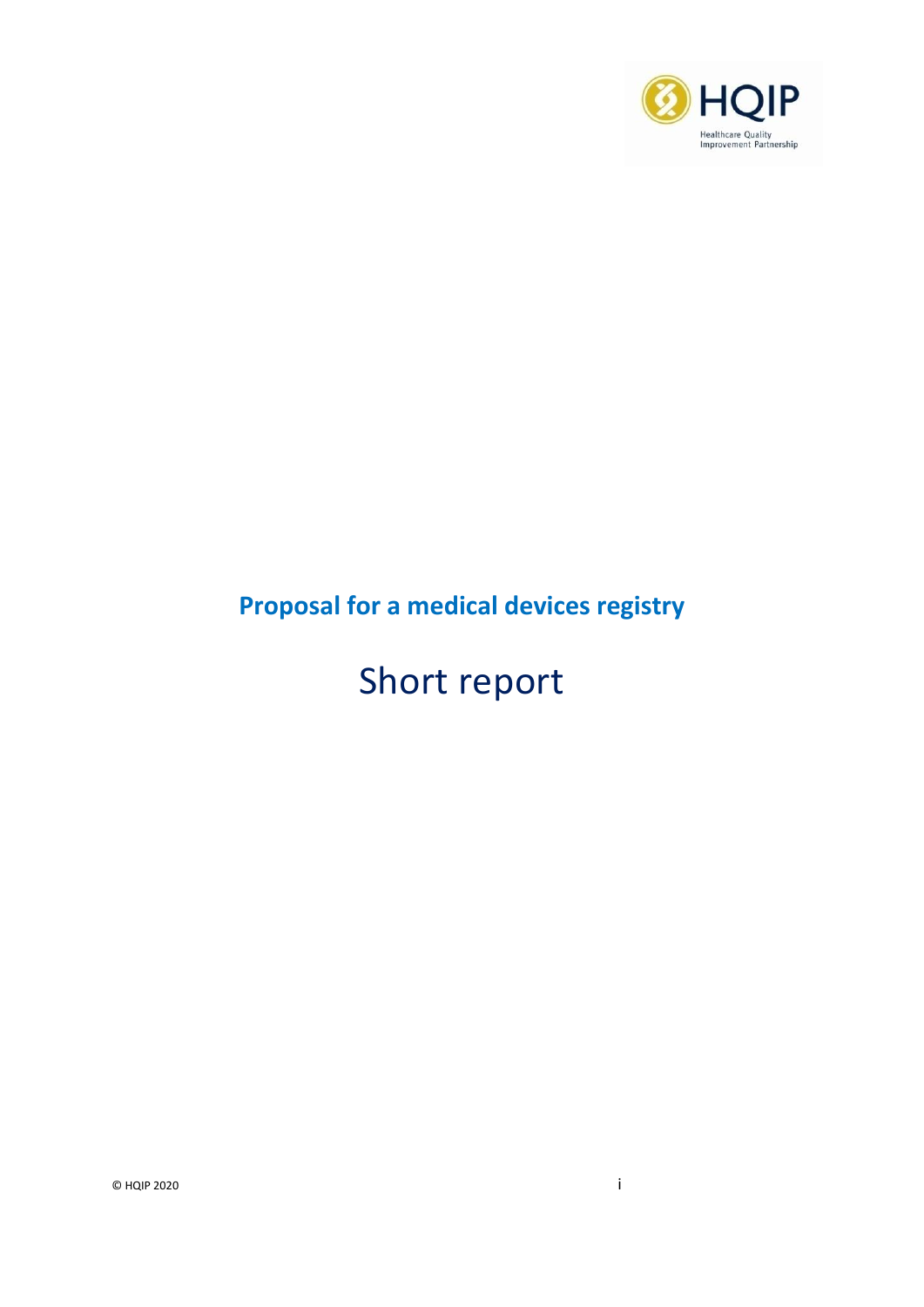## <span id="page-1-0"></span>**Contents**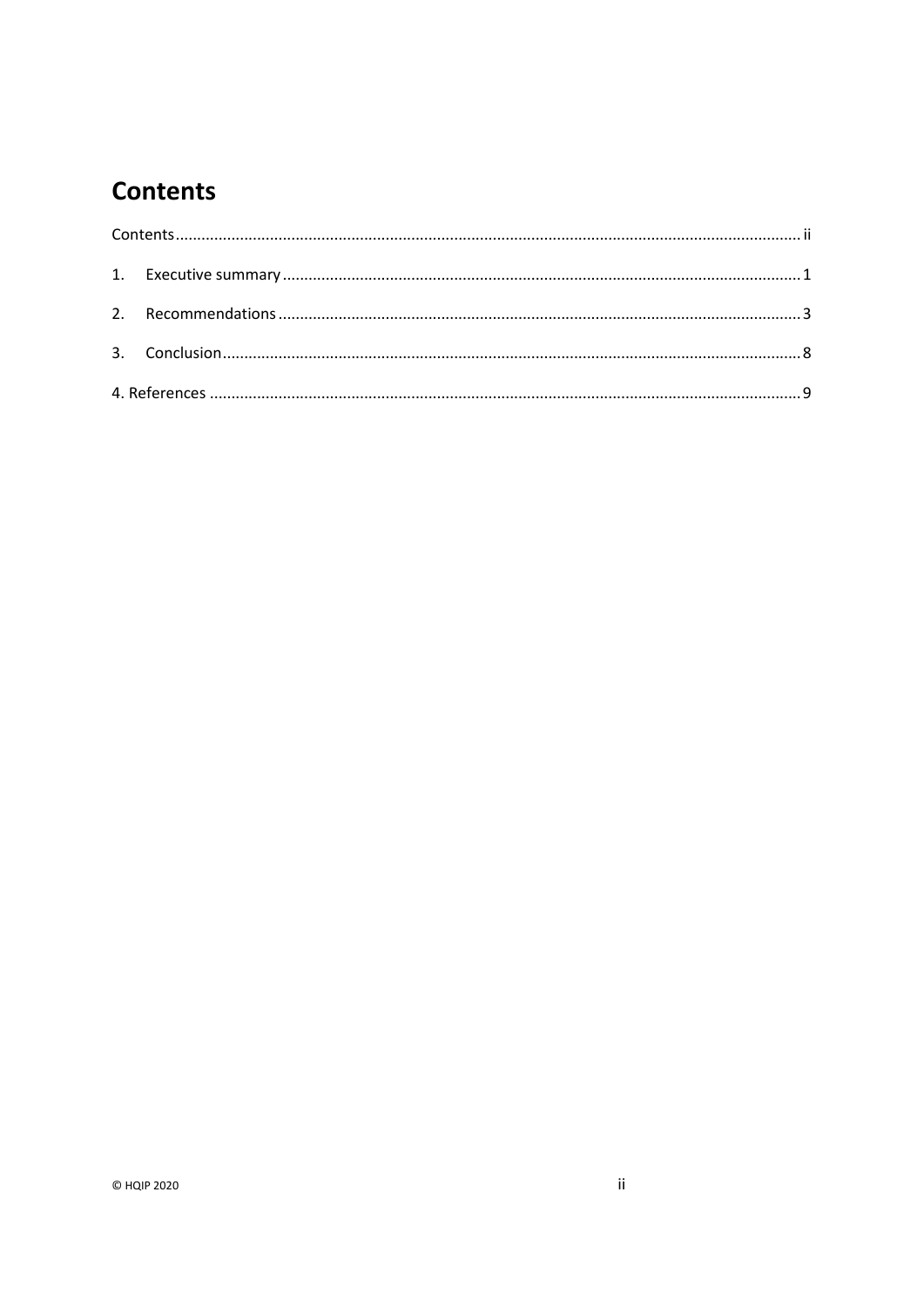#### <span id="page-2-0"></span>**1. Executive summary**

On the 20<sup>th</sup> June 2019 the Healthcare Quality Improvement Partnership (HQIP) held a national half day medical devices think-tank meeting. The meeting was hosted by The Academy of Medical Royal Colleges and included attendees representing patient interests, Royal Colleges, major healthcare organisations and agencies, healthcare professionals, devolved nations, regulators and representation from the Welsh and Scottish Governments. In advance of the meeting attendees were sent a background report outlining the current national picture<sup>1</sup>. Most people attending were doing so as healthcare organisation representatives with the desire to contribute specialist knowledge and expertise to what is agreed to be a complex and difficult area.

The aim of the meeting was to:

- 1. Explore the need for a national devices registry
- 2. Understand and build early concept thinking
- 3. Agree next steps to gain leverage
- 4. Understand collective appetite for working together.

The think-tank members agreed broad-spectrum support and buy-in and that the report recommendations would be hugely powerful given the number of organisations represented including devolved nations, the NHSE and independent sector, professional organisations, patients and digital groups. There were no dissenting voices and all agreed an overwhelming weight of enthusiasm for a national medical devices registry. The report will demonstrate a national credible body of work with recommendations reflecting the voice of healthcare organisations across England and the devolved nations and who agree to champion the work.

The group agreed that a think-tank report should be prepared to coincide with the Cumberlege Review publication and provide a 'how to' plan endorsed and sign-off by all the organisations and bodies, Governments, professional organisations and patient groups participating in the think-tank in advance of the Cumberlege Review publication.

It was also acknowledged that whilst collecting database information is important, this element is predominately informatics focused. Data is the starting point but if there is a desire to maximise the impact then clinical engagement to drive data use is equally important.

The group agreed ten key principles for a national medical devices database and registry including:

 $\heartsuit$  HQIP 2020  $\qquad \qquad \Box$ i) patient and clinician involvement;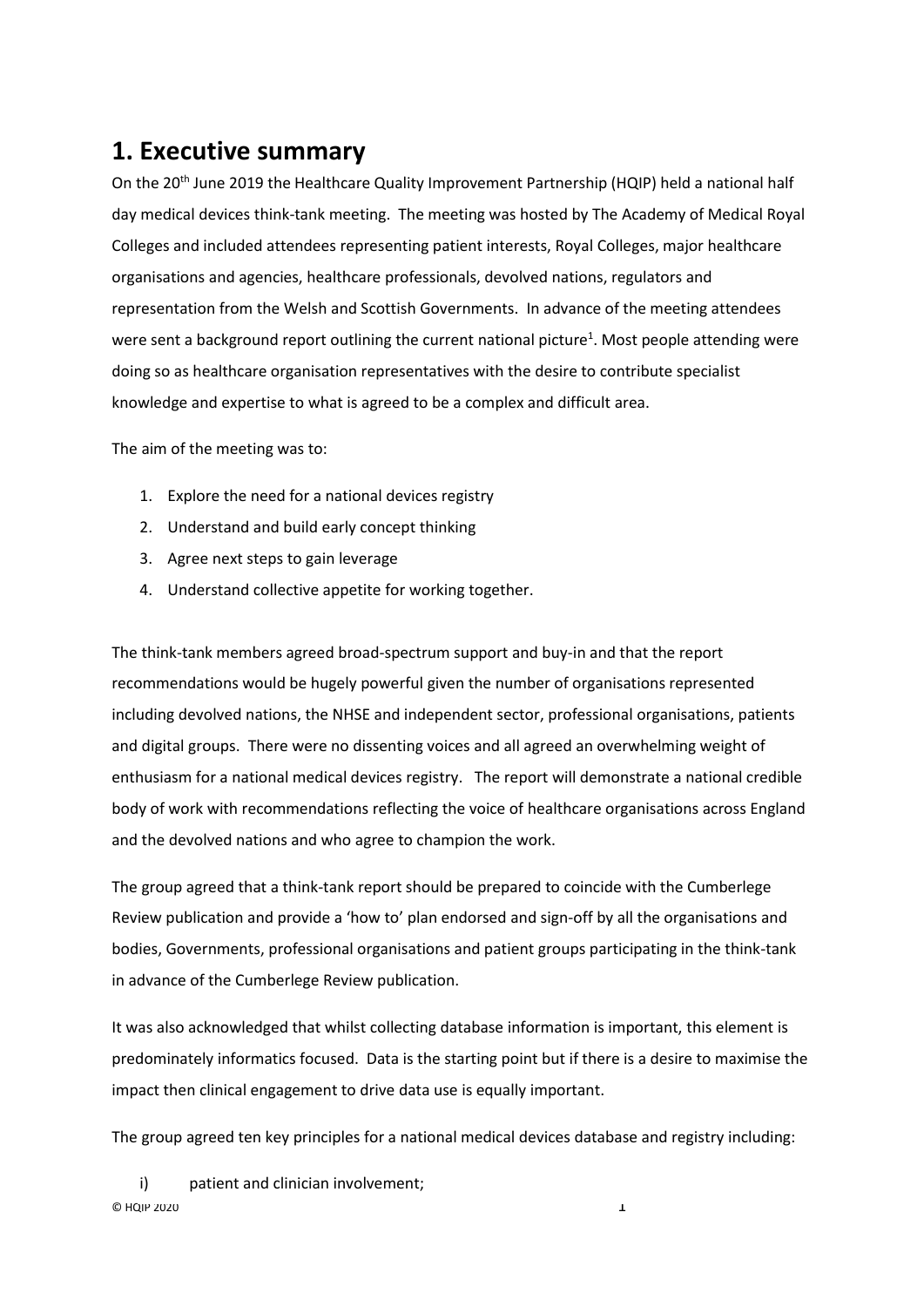- ii) a national universal consent process;
- iii) information governance compliant;
- iv) electronic data collection;
- v) digital, intra-operable, linked systems;
- vi) routinely collected data;
- vii) incorporation of clinical and patient reported outcome measures;
- viii) exportable data;
- ix) ability to analyse the data; and x) intent to take action.

From these ten principles the think-tank discussion generated 33 national recommendations.

Following the meeting the draft report was sent to all 'think-tank' participants for consultation and validation of accuracy. All stakeholder comments were address and the report and recommendations edited where required.

The group agreed that the outcomes of the meeting would be influential in progressing the medical devices work as currently there is no national remit or funding to support the work. The Cumberlege Review is due for publication in 2020 and it is hoped that both the Review and this 'think-tank' report will be highly influential in nature, garnish political support and enable much needed traction for the establishment of a national medical devices registry.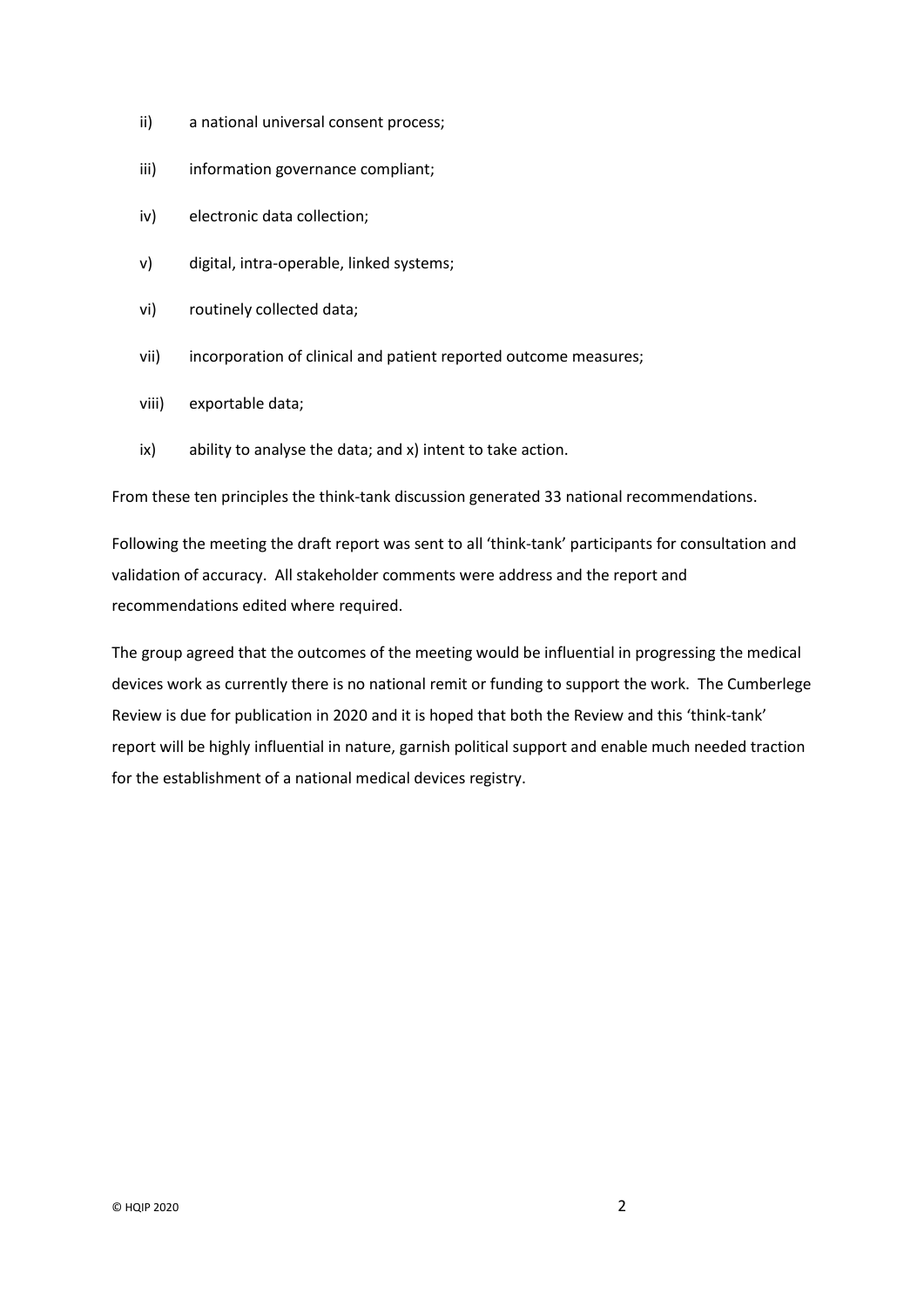## <span id="page-4-0"></span>**2. Recommendations**

HQIP considered the medical devices think-tank discussions and made the following recommendations:

| <b>No</b>      | Recommendation                                       | <b>Audience</b>             |
|----------------|------------------------------------------------------|-----------------------------|
| R1             | Adopt and integrate the 'principles for medical      | NHS X                       |
|                | devices' work when setting up a national medical     |                             |
|                | devices database / registry                          |                             |
| R <sub>2</sub> | Prioritise a national stratified approach for a      | NHSE and NHSX               |
|                | registry starting with:                              |                             |
|                | 1. Significant implantable medical devices           |                             |
|                | 2. Novel procedures                                  |                             |
| R <sub>3</sub> | Explore and disseminate implantable medical          | <b>HQIP</b>                 |
|                | device definitions and classifications for potential |                             |
|                | inclusion in a medical devices registry              |                             |
| R4             | Ensure that separate guidance is developed and       | Royal Colleges, AoMRC, NHSE |
|                | published at an early stage for the use of novel     |                             |
|                | procedures. This work should be professionally       |                             |
|                | led with patient involvement                         |                             |
| R <sub>5</sub> | Undertake a systematic review of the literature      | <b>HQIP</b>                 |
|                | and provide universal definitions and criteria for a |                             |
|                | i) registry and ii) database                         |                             |
| R <sub>6</sub> | Take a strategic and phased approach starting        | NHSE, NHSX, NICE            |
|                | with a database concept and building up to a         |                             |
|                | registry, in a defined time period, by adding bolt-  |                             |
|                | on modules at agreed intervals and according to      |                             |
|                | national need and best practice                      |                             |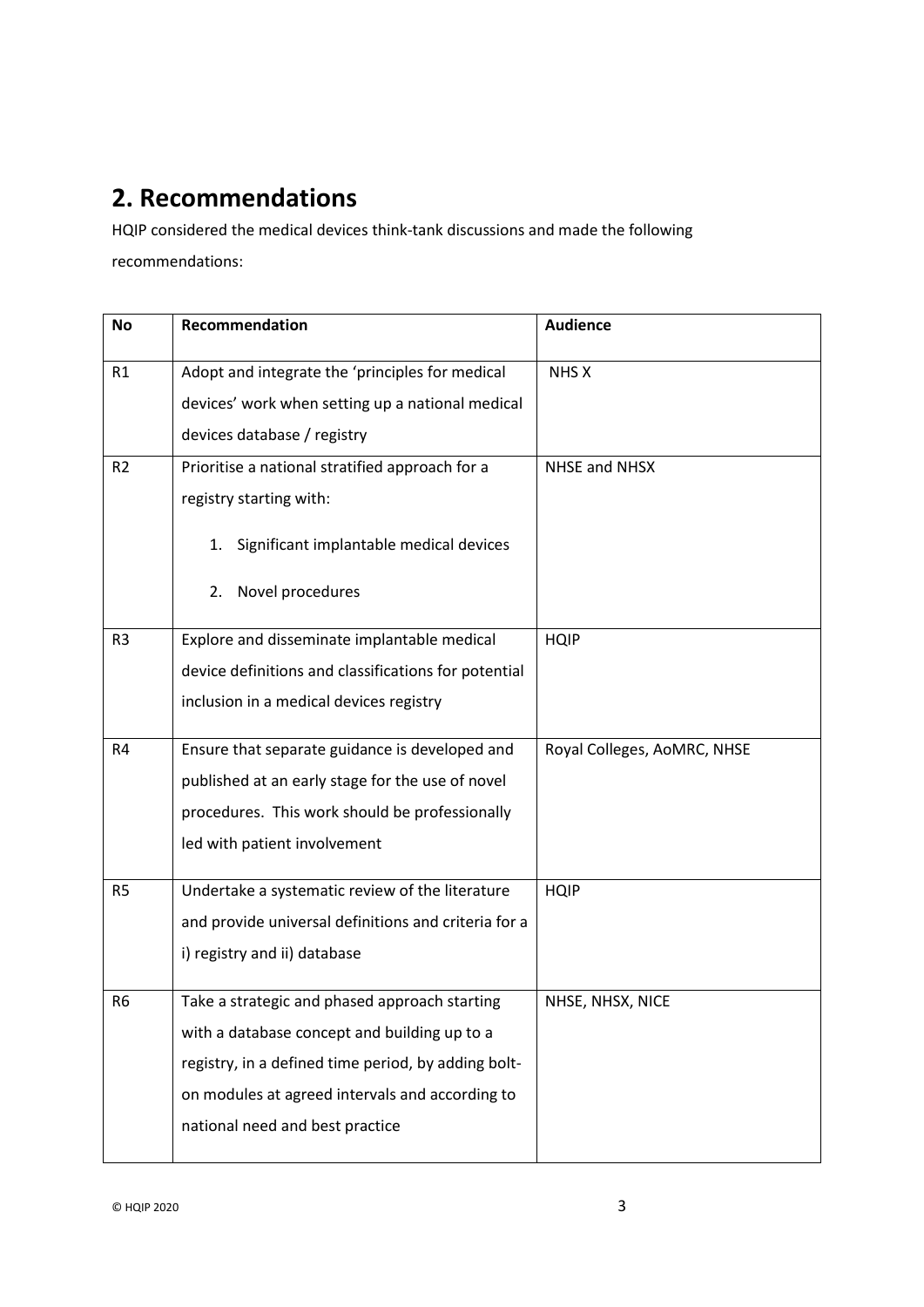| R7              | Initiate discussions to understand the feasibility | <b>DHSC</b>      |
|-----------------|----------------------------------------------------|------------------|
|                 | of different funding models. Explore the           |                  |
|                 | potential of a:                                    |                  |
|                 | Nationally pump-primed model which                 |                  |
|                 | enables a registry specification and initial       |                  |
|                 | set up                                             |                  |
|                 | <b>OR</b>                                          |                  |
|                 | Fully self-sustaining NJR type funded              |                  |
|                 | model from inception                               |                  |
|                 |                                                    |                  |
|                 | During the design phase agree whether the          |                  |
|                 | model adopts:                                      |                  |
|                 | One large dataset with a host of different         |                  |
|                 | device registries which are subsequently           |                  |
|                 | 'bolted-on'                                        |                  |
|                 | <b>OR</b>                                          |                  |
|                 | Several different stand-alone datasets             |                  |
|                 | and registries each one dealing with a             |                  |
|                 | different device                                   |                  |
| R8              | Include the:                                       | NHSX, NHSE       |
|                 | NHS and independent sector                         |                  |
|                 |                                                    |                  |
|                 | and                                                |                  |
|                 | Devolved nations                                   |                  |
|                 |                                                    |                  |
| R9              | Explore information governance and the legal       | <b>HQIP</b>      |
|                 | principles underpinning a database / registry and  |                  |
|                 | publish national guidance                          |                  |
| R <sub>10</sub> | Ensure governance systems are in place for a       | NHSD, NHSE, NHSX |
|                 | national medical devices registry covering data    |                  |
|                 | protection, compliance and data analyses           |                  |
|                 |                                                    |                  |
| R11             | Establish a national group to explore developing   | <b>NHSE</b>      |
|                 | an enhanced, one-stop comprehensive universal      |                  |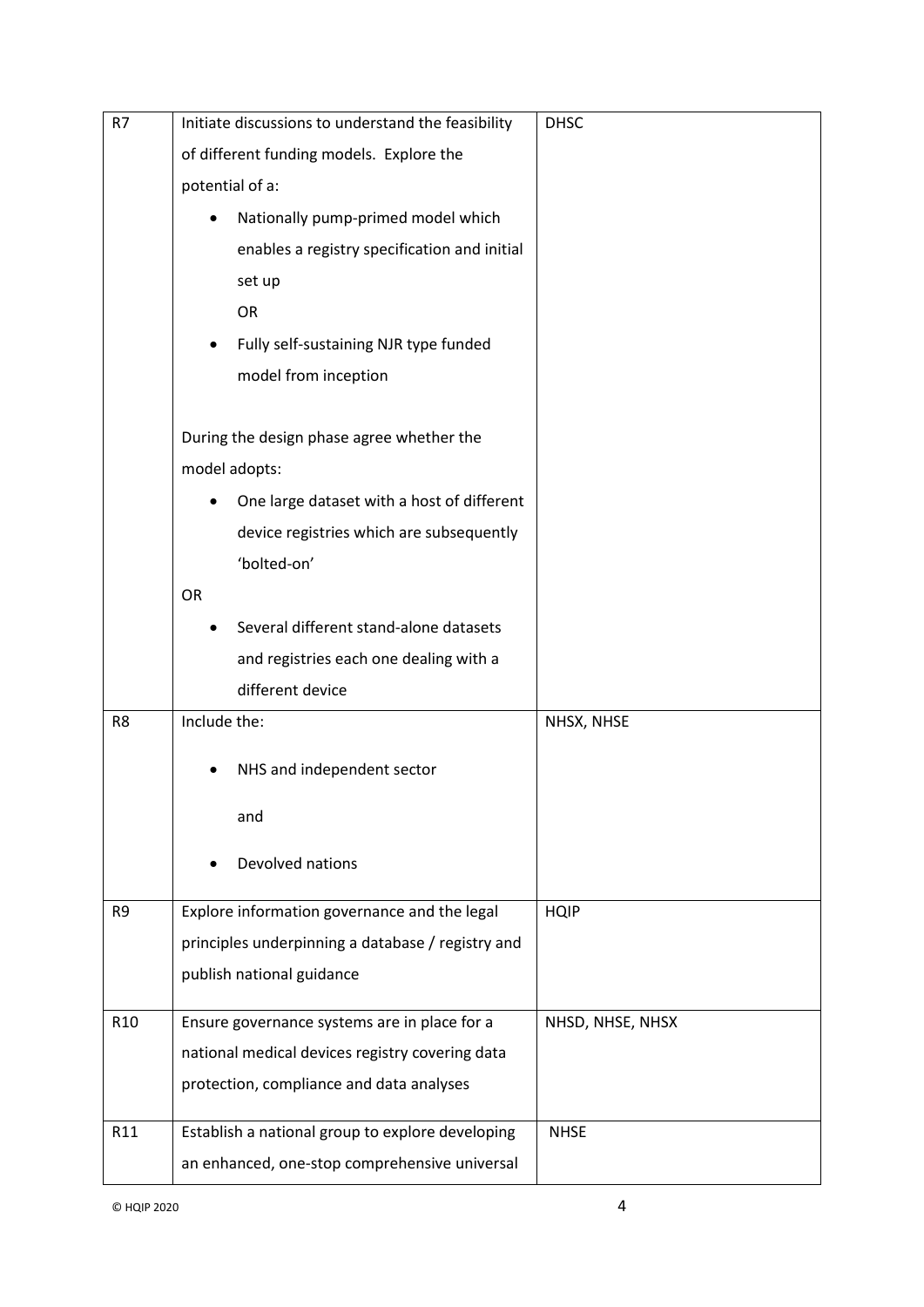|                 | national consent process so that patients can give  |                                   |
|-----------------|-----------------------------------------------------|-----------------------------------|
|                 | informed consent or opt-out to contributing data    |                                   |
|                 | to national clinical audit, medical databases /     |                                   |
|                 | registries and research                             |                                   |
| R12             | Ensure that patients' views are taken into          | NHSE, NHSD, NHSX and National     |
|                 | account and incorporated into the development       | Voices                            |
|                 | of a national medical devices registry so that both |                                   |
|                 | clinical and patient related outcome measures       |                                   |
|                 | are included                                        |                                   |
| R <sub>13</sub> | Agree with patients whether patient information     | <b>NHSX and National Voices</b>   |
|                 | relating to a national medical devices registry is  |                                   |
|                 | required and develop where a need is identified     |                                   |
| R14             | Consider setting up a national patient group to     | <b>NHSX</b>                       |
|                 | contribute to the design and development of a       |                                   |
|                 | national medical devices registry                   |                                   |
| R <sub>15</sub> | Ensure that clinicians are involved in the          | NHSE, Royal Colleges and AoMRC    |
|                 | development and life span of a national medical     |                                   |
|                 | devices registry so that clinical outcome           |                                   |
|                 | measures are appropriately targeted and             |                                   |
|                 | monitored                                           |                                   |
| R <sub>16</sub> | Ensure clinicians who implant devices have a        | Royal Colleges, AoMRC, MHRA and   |
|                 | good understanding of the following:                | the GMC                           |
|                 | Function, role and remit of the MHRA                |                                   |
|                 | What the CE mark indicates                          |                                   |
|                 | Professional obligations to report a                |                                   |
|                 | medical device failure                              |                                   |
| R17             | Encourage clinicians and surgeons to take           | Royal Colleges (Royal College of  |
|                 | responsibility for more proactive reporting and     | Surgeons), AoMRC and MHRA         |
|                 | recording of medical device events                  |                                   |
| R <sub>18</sub> | Establish device procurement datasets and a list    | NHS procurement, GIRFT and Trusts |
|                 | of approved devices for procurement                 |                                   |
| R <sub>19</sub> | Evaluate the Scan for Safety programme pilot site   | <b>NHSI</b>                       |
|                 | outputs, conduct and publish a formal cost-         |                                   |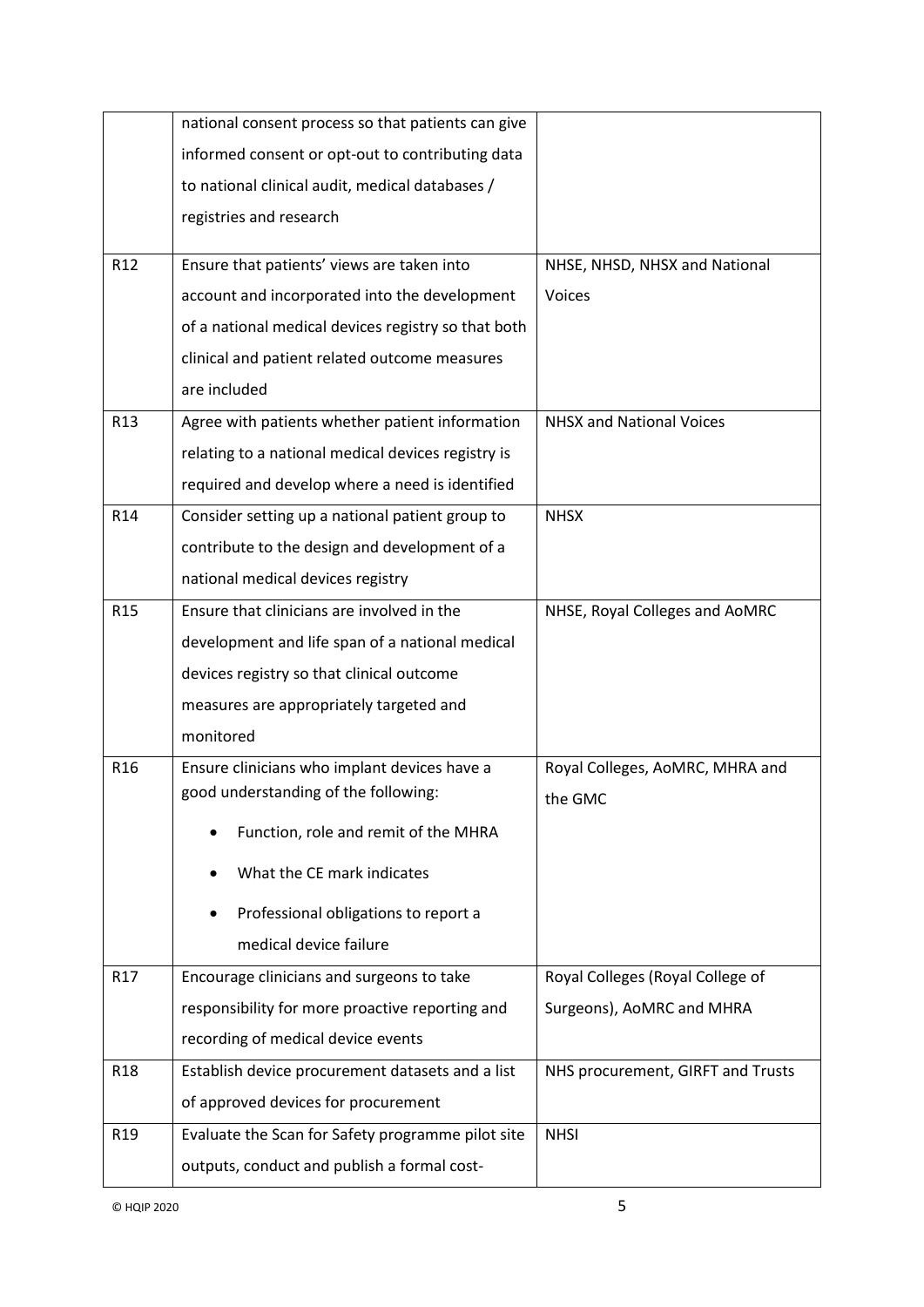|                 | benefit analysis                                    |                                     |
|-----------------|-----------------------------------------------------|-------------------------------------|
| R <sub>20</sub> | Review the Scan for Safety cost-benefit findings    | NHSI, MHRA                          |
|                 | and if demonstrable benefits, consider funding      |                                     |
|                 | the widespread implementation of the Scan for       |                                     |
|                 | Safety programme across the healthcare system       |                                     |
| R21             | Consider linking device procurement datasets        | GIRFT, NHSI (Scan for Safety), MHRA |
|                 | with unique device identifies and the Scan for      |                                     |
|                 | Safety work                                         |                                     |
| R22             | Ensure that medical devices registry data input     | <b>NHSX</b>                         |
|                 | burden is minimised where possible by using:        |                                     |
|                 | Routine data sources                                |                                     |
|                 | Scanners for example Scan for Safety                |                                     |
| R <sub>23</sub> | Ensure data-linkage ability between the national    | NHSX, MHRA and Trusts               |
|                 | medical devices registry and for example:           |                                     |
|                 | Primary care & secondary care records               |                                     |
|                 | <b>MHRA</b>                                         |                                     |
|                 | Procurement                                         |                                     |
|                 | Other national outcomes audits                      |                                     |
|                 | <b>GIRFT</b>                                        |                                     |
|                 | Operating theatre databases                         |                                     |
| R24             | Ensure the data from the national medical           | <b>NHSE</b>                         |
|                 | devices registry is available for other appropriate |                                     |
|                 | purposes, for example:                              |                                     |
|                 | Patients, healthcare staff (i.e. Trust and          |                                     |
|                 | individual) use and would therefore                 |                                     |
|                 | contribute to an individual clinicians              |                                     |
|                 | appraisal and revalidation                          |                                     |
|                 | Research purposes                                   |                                     |
| R <sub>25</sub> | Ensure that the national medical device registry    | <b>NHSX</b>                         |
|                 | set-up is future proofed to incorporate the ability |                                     |
|                 | for device outcomes to be extended over many        |                                     |
|                 | years for example paediatric patients and collects  |                                     |
|                 | data on long-term outcomes                          |                                     |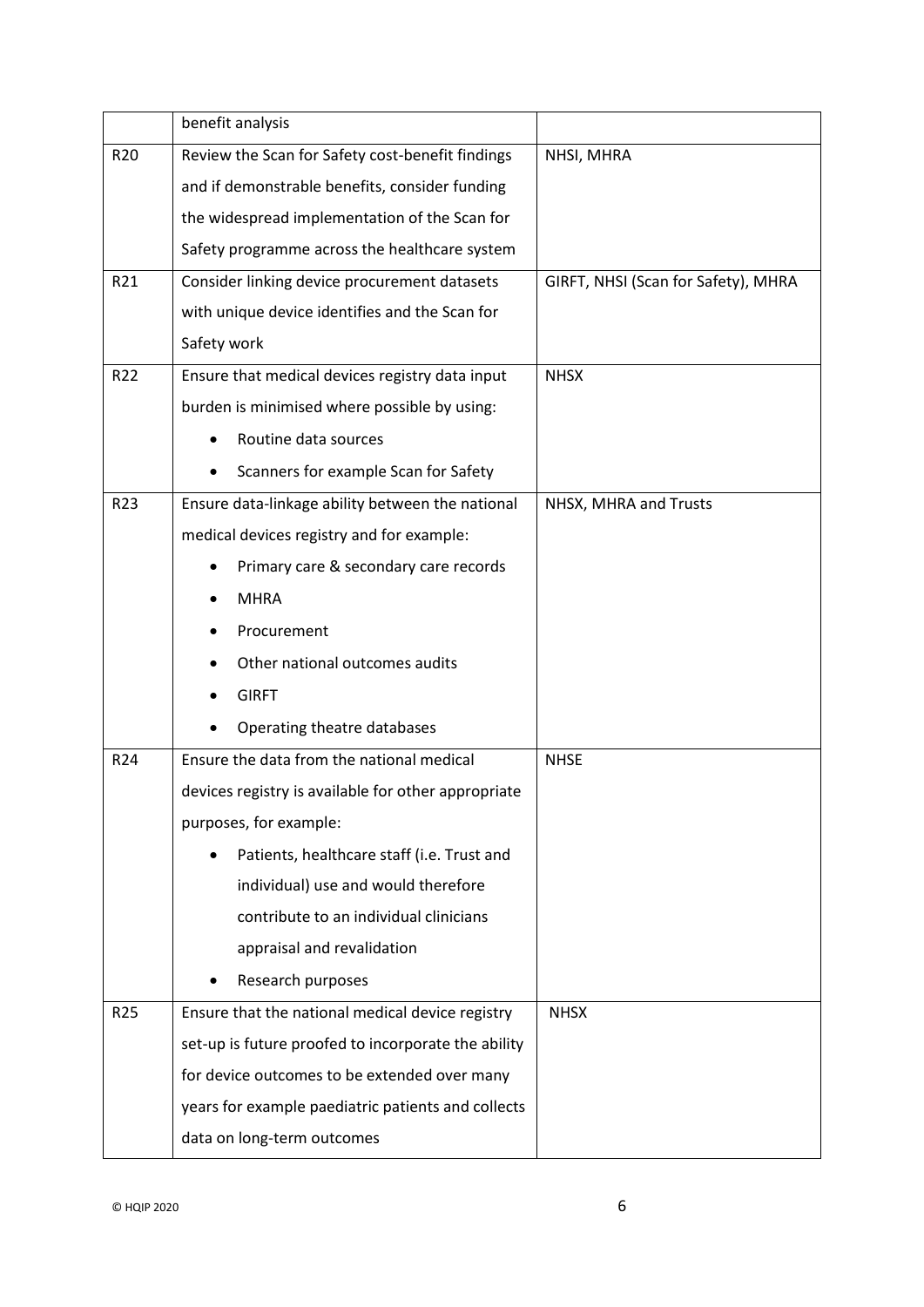| R26             | Consider replicating the orthopaedic data           | Clinical society or societies involved |
|-----------------|-----------------------------------------------------|----------------------------------------|
|                 | evaluation panel (ODEP) system to other             | with the device                        |
|                 | specialities                                        |                                        |
| R <sub>27</sub> | Consider linking the evaluation and ratings of      | NHSE, NHS procurement, GIRFT and       |
|                 | device long term outcome to trust procurement       | <b>Trusts</b>                          |
|                 | systems / device formulary (please cross refer to   |                                        |
|                 | recommendation 20)                                  |                                        |
| R <sub>28</sub> | Ensure that the national registry provides device   | MHRA, device manufacturers             |
|                 | manufacturers with outcome data that enables        |                                        |
|                 | rapid follow up action to be taken when required    |                                        |
| R29             | Offered industry the facility to pay for and use    | Device manufacturers                   |
|                 | the registry to carry out post marketing            |                                        |
|                 | surveillance of implanted devices.                  |                                        |
| R30             | Work with the Cumberlege Review team in             | HQIP and the Cumberlege Review         |
|                 | relation to vaginal mesh findings and align the     | Team                                   |
|                 | recommendations from the Review with this           |                                        |
|                 | think-tank report                                   |                                        |
| R31             | Take the outputs and recommendations of this        | <b>NHSX</b>                            |
|                 | national medical devices report forwards by         |                                        |
|                 | developing a medical devices registry in a          |                                        |
|                 | nationally cohesive and joined up way               |                                        |
| R32             | Promote the need for a national medical devices     | NHSE, Royal Colleges, AoMRC,           |
|                 | registry widely and to all healthcare organisations | National Voices, independent           |
|                 | including patients and clinicians                   | healthcare providers                   |
| R33             | Set up a medical devices registry national          | <b>NHSX</b>                            |
|                 | advisory group to:                                  |                                        |
|                 | Act upon the recommendation from this               |                                        |
|                 | report                                              |                                        |
|                 | Oversee governance                                  |                                        |
|                 | Agree a medical devices priority list               |                                        |
|                 | Issue a national remit                              |                                        |
|                 | Agree national funding models                       |                                        |
|                 | extrapolated from other areas for                   |                                        |
|                 | example the NJR                                     |                                        |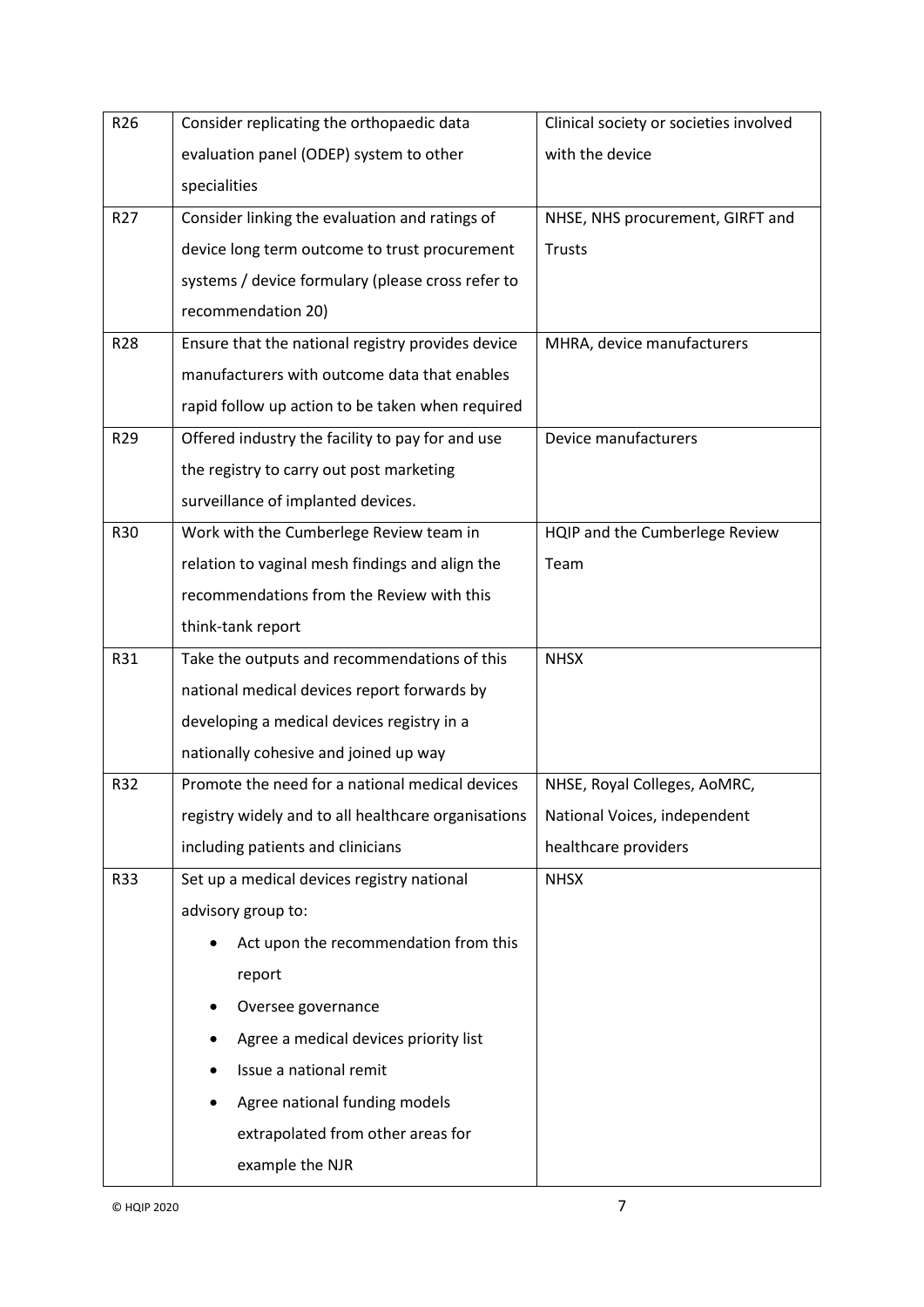| Work with a commissioning body to write |  |
|-----------------------------------------|--|
| a specification for a national medical  |  |
| devices registry                        |  |

### <span id="page-9-0"></span>**3. Conclusion**

The think tank meeting took place to discuss the need for a national medical device register and, together with key national partners, explored the next steps for initiating a national medical devices registry. This report draws together the think-tank discussions and 33 recommendations resulting from the meeting. In conclusion all think-tank partners unanimously agreed the need for a national medical devices database / registry.